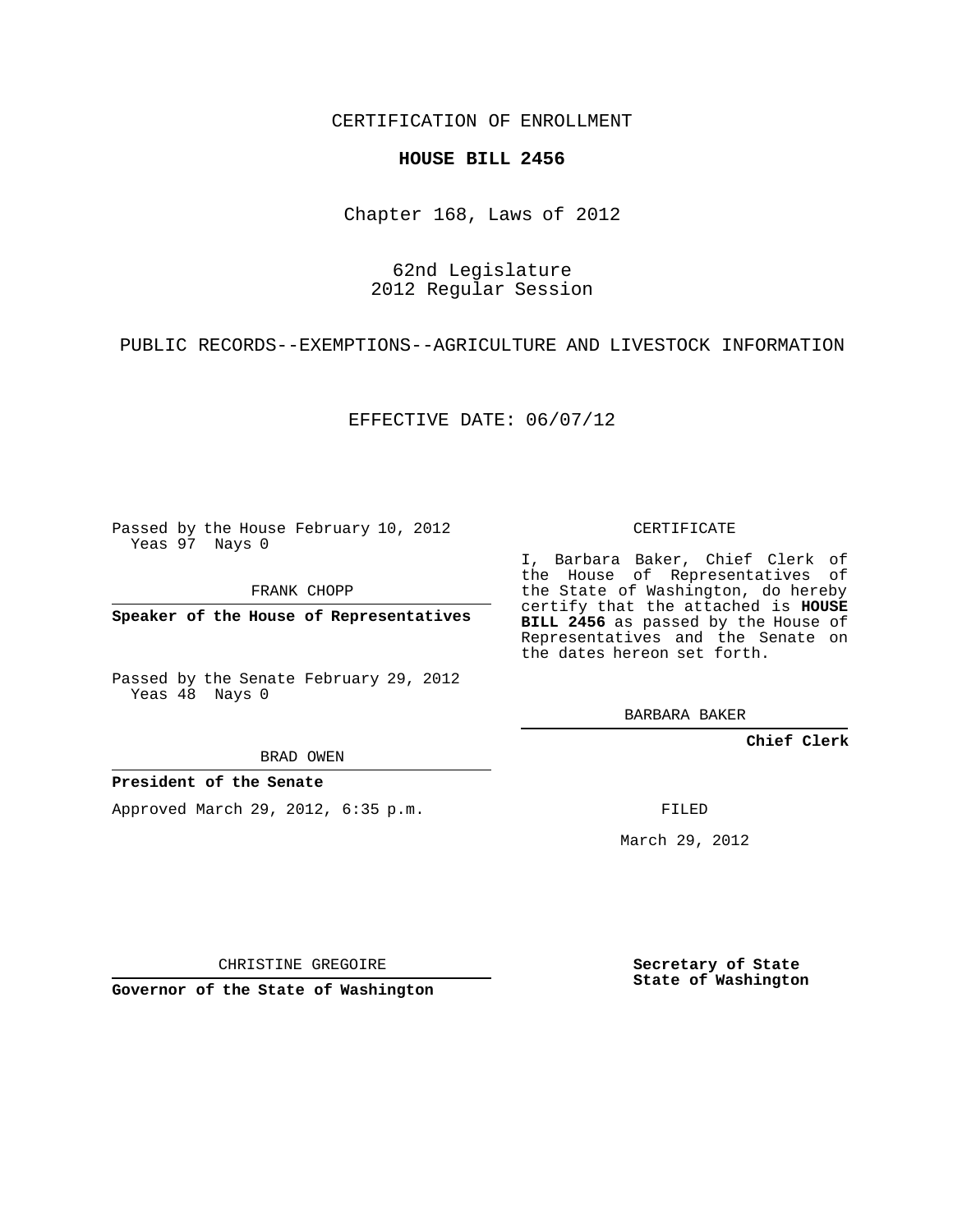## **HOUSE BILL 2456** \_\_\_\_\_\_\_\_\_\_\_\_\_\_\_\_\_\_\_\_\_\_\_\_\_\_\_\_\_\_\_\_\_\_\_\_\_\_\_\_\_\_\_\_\_

\_\_\_\_\_\_\_\_\_\_\_\_\_\_\_\_\_\_\_\_\_\_\_\_\_\_\_\_\_\_\_\_\_\_\_\_\_\_\_\_\_\_\_\_\_

Passed Legislature - 2012 Regular Session

## **State of Washington 62nd Legislature 2012 Regular Session**

**By** Representatives Chandler, Blake, and Fagan

Read first time 01/16/12. Referred to Committee on State Government & Tribal Affairs.

1 AN ACT Relating to information regarding agriculture and livestock; and amending RCW 42.56.380.

BE IT ENACTED BY THE LEGISLATURE OF THE STATE OF WASHINGTON:

 **Sec. 1.** RCW 42.56.380 and 2010 c 128 s 2 are each amended to read as follows:

 The following information relating to agriculture and livestock is exempt from disclosure under this chapter:

(1) Business-related information under RCW 15.86.110;

(2) Information provided under RCW 15.54.362;

 (3) Production or sales records required to determine assessment levels and actual assessment payments to commodity boards and commissions formed under chapters 15.24, 15.26, 15.28, 15.44, 15.65, 15.66, 15.74, 15.88, 15.115, 15.100, 15.89, and 16.67 RCW or required by the department of agriculture to administer these chapters or the department's programs;

 (4) Consignment information contained on phytosanitary certificates issued by the department of agriculture under chapters 15.13, 15.49, and 15.17 RCW or federal phytosanitary certificates issued under 7 C.F.R. 353 through cooperative agreements with the animal and plant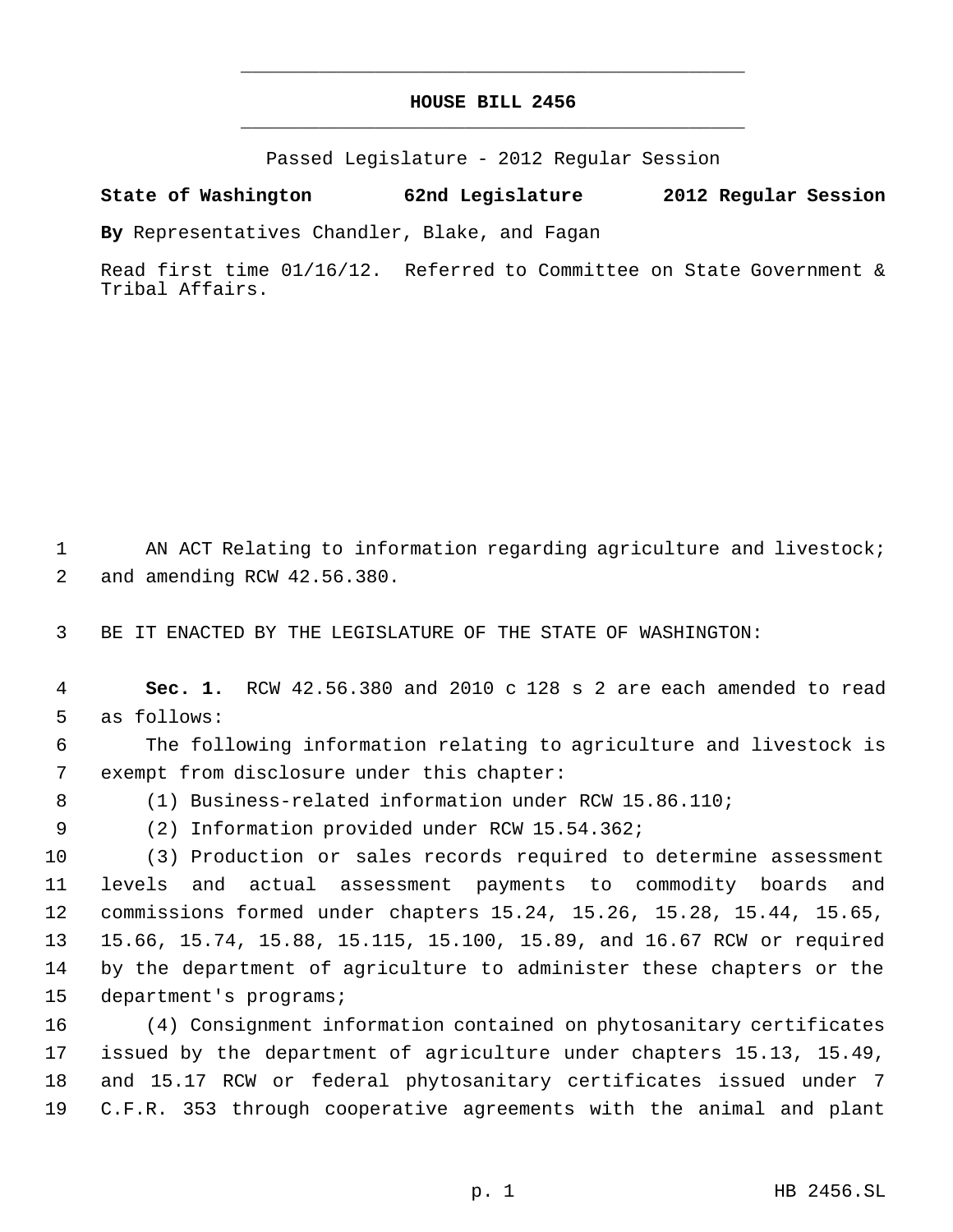health inspection service, United States department of agriculture, or on applications for phytosanitary certification required by the department of agriculture;

 (5) Financial and commercial information and records supplied by persons (a) to the department of agriculture for the purpose of conducting a referendum for the potential establishment of a commodity board or commission; or (b) to the department of agriculture or commodity boards or commissions formed under chapter 15.24, 15.28, 15.44, 15.65, 15.66, 15.74, 15.88, 15.115, 15.100, 15.89, or 16.67 RCW with respect to domestic or export marketing activities or individual producer's production information;

 (6) Information obtained regarding the purchases, sales, or production of an individual American ginseng grower or dealer, except for providing reports to the United States fish and wildlife service under RCW 15.19.080;

 (7) Information collected regarding packers and shippers of fruits and vegetables for the issuance of certificates of compliance under RCW 15.17.140(2) and 15.17.143;

 (8) Financial statements obtained under RCW 16.65.030(1)(d) for the purposes of determining whether or not the applicant meets the minimum net worth requirements to construct or operate a public livestock market;

23 (9) Information submitted by an individual or business to the 24 department of agriculture under the requirements of chapters 16.36, 25 16.57, and 43.23 RCM for the purpose of ((participating in a state or 26 national animal identification system)) herd inventory management for 27 animal disease traceability. This information includes animal 28 ownership, numbers of animals, locations, contact information, movements of livestock, financial information, the purchase and sale of livestock, account numbers or unique identifiers issued by government to private entities, and information related to livestock disease or 32 injury that would identify an animal, a person, or location. Disclosure to local, state, and federal officials is not public disclosure. This exemption does not affect the disclosure of information used in reportable animal health investigations under 36 chapter 16.36 RCW once they are complete;  $((and))$ 

37 (10) Results of testing for animal diseases ((not required to be 38 reported under chapter 16.36 RCW that is done at the request of)) from